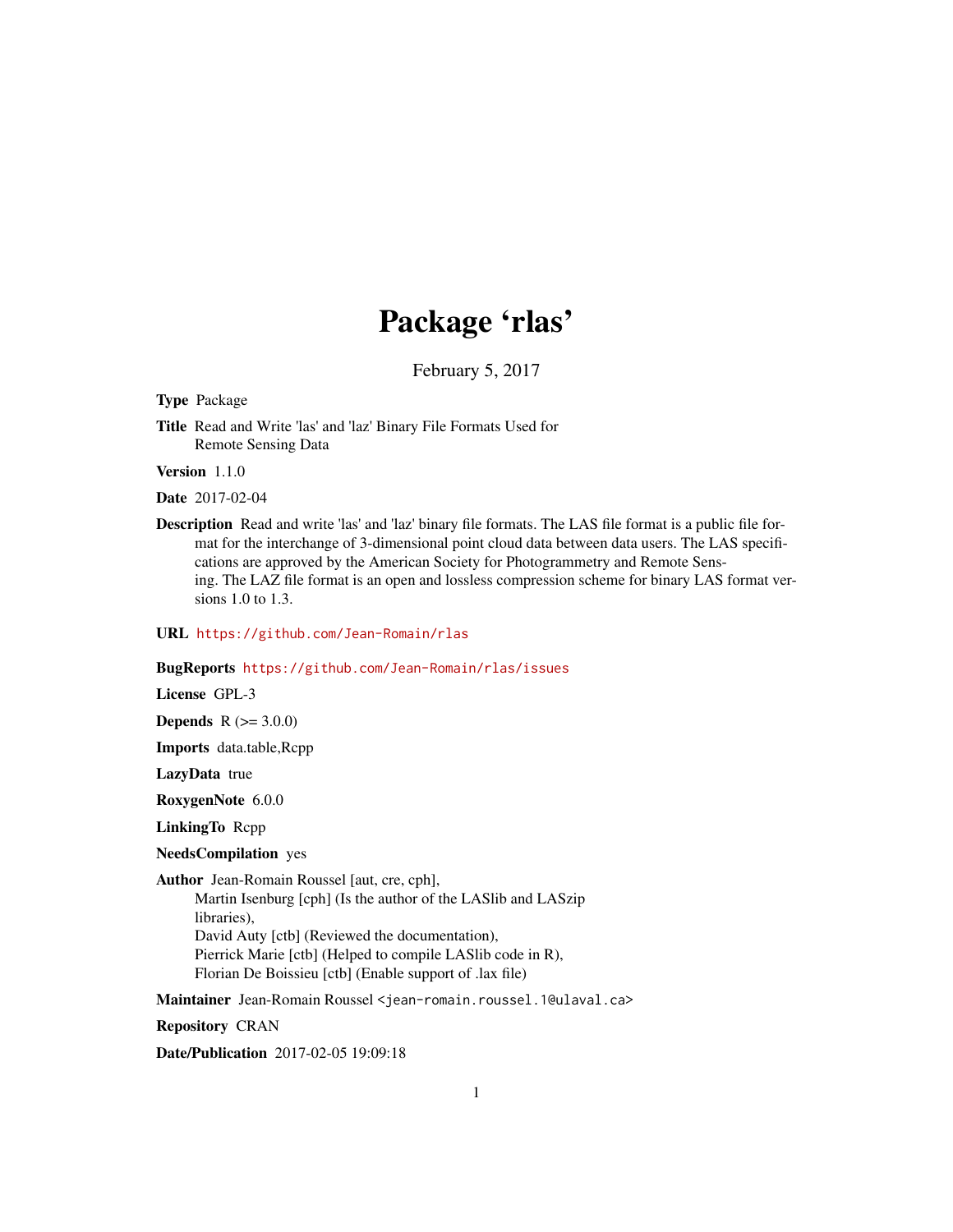# <span id="page-1-0"></span>R topics documented:

#### **Index** [6](#page-5-0) **6**

<span id="page-1-1"></span>

readlasdata *Read data from a .las or .laz file*

## **Description**

Reads data from .las or .laz files in format 1 to 4 according to LAS specifications and returns a data.table labeled according to LAS specifications. See the ASPRS documentation for the [LAS](http://www.asprs.org/a/society/committees/standards/LAS_1_4_r13.pdf) [file format.](http://www.asprs.org/a/society/committees/standards/LAS_1_4_r13.pdf) The optional logical parameters enables the user to save memory by choosing to load only the fields they need. Indeed, data is loaded into the computer's memory (RAM) suboptimally because R does not accommodate many different data types. Moreover, the function provides a streaming filter to load only the points of interest into the memory without allocating any superfluous memory.

#### Usage

```
readlasdata(file, Intensity = TRUE, ReturnNumber = TRUE,
 NumberOfReturns = TRUE, ScanDirectionFlag = TRUE,
 EdgeOfFlightline = TRUE, Classification = TRUE, ScanAngle = TRUE,
 UserData = TRUE, PointSourceID = TRUE, RGB = TRUE, filter = "")
```
# Arguments

| file                   | filepath character string to the las or laz file                                                                          |
|------------------------|---------------------------------------------------------------------------------------------------------------------------|
| Intensity              | logical. do you want to load the Intensity field? default: TRUE                                                           |
| ReturnNumber           | logical. do you want to load the ReturnNumber field? default: TRUE                                                        |
| <b>NumberOfReturns</b> |                                                                                                                           |
|                        | logical. do you want to load the NumberOfReturns field? default: TRUE                                                     |
| ScanDirectionFlag      |                                                                                                                           |
|                        | logical. do you want to load the ScanDirectionFlag field? default: TRUE                                                   |
| EdgeOfFlightline       |                                                                                                                           |
|                        | logical. do you want to load the EdgeOfFlightline field? default: TRUE                                                    |
|                        | Classification logical. do you want to load the Classification field? default: TRUE                                       |
| ScanAngle              | logical. do you want to load the ScanAngle field? default: TRUE                                                           |
| UserData               | logical. do you want to load the UserData field? default: TRUE                                                            |
| PointSourceID          | logical. do you want to load the PointSourceID field? default: TRUE                                                       |
| RGB                    | logical. do you want to load R,G and B fields? default: TRUE                                                              |
| filter                 | character. filter data while reading the file (streaming filter) without allocating<br>any useless memory. (see Details). |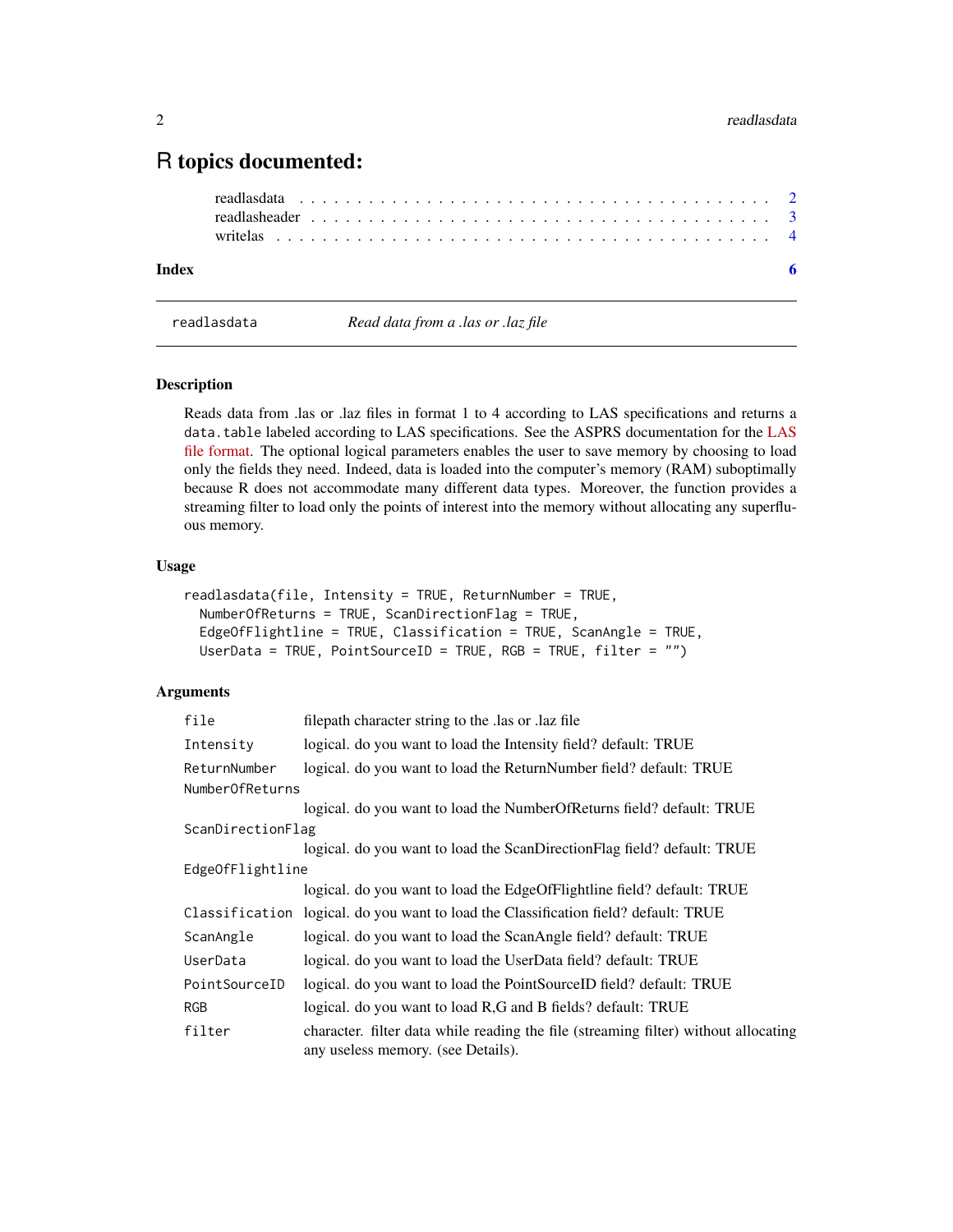#### <span id="page-2-0"></span>readlasheader 3

#### Details

Because rlas relies on the well-known LASlib library written by Martin Isenburg to read the binary files, the package also inherits the filter commands available in [LAStools.](https://rapidlasso.com/lastools/) To use these filters the user can pass the common commands from LAStools into the parameter 'filter'. Type rlas:::lasfilterusage() to display the LASlib documentation and the available filters.

The filter works in two passes. First it streams the file without loading anything and counts the number of points of interest. Then it allocates the necessary amount of memory and reads the file a second time, and stores the points of interest in the computer's memory (RAM).

#### Value

A data.table

# See Also

Other rlas: [readlasheader](#page-2-1), [writelas](#page-3-1)

#### Examples

```
lazfile <- system.file("extdata", "example.laz", package="rlas")
lasdata <- readlasdata(lazfile)
lasdata <- readlasdata(lazfile, filter = "-keep_first")
lasdata <- readlasdata(lazfile, filter = "-drop_intensity_below 80")
```
<span id="page-2-1"></span>

readlasheader *Read header from a .las or .laz file*

#### **Description**

Reads header from .las or .laz files in format 1 to 4 according to LAS specifications and returns a list labeled according to LAS specifications. See the ASPRS documentation for the [LAS file](http://www.asprs.org/a/society/committees/standards/LAS_1_4_r13.pdf) [format.](http://www.asprs.org/a/society/committees/standards/LAS_1_4_r13.pdf)

#### Usage

```
readlasheader(file)
```
#### Arguments

file filepath character string to the .las or .laz file

#### Value

A list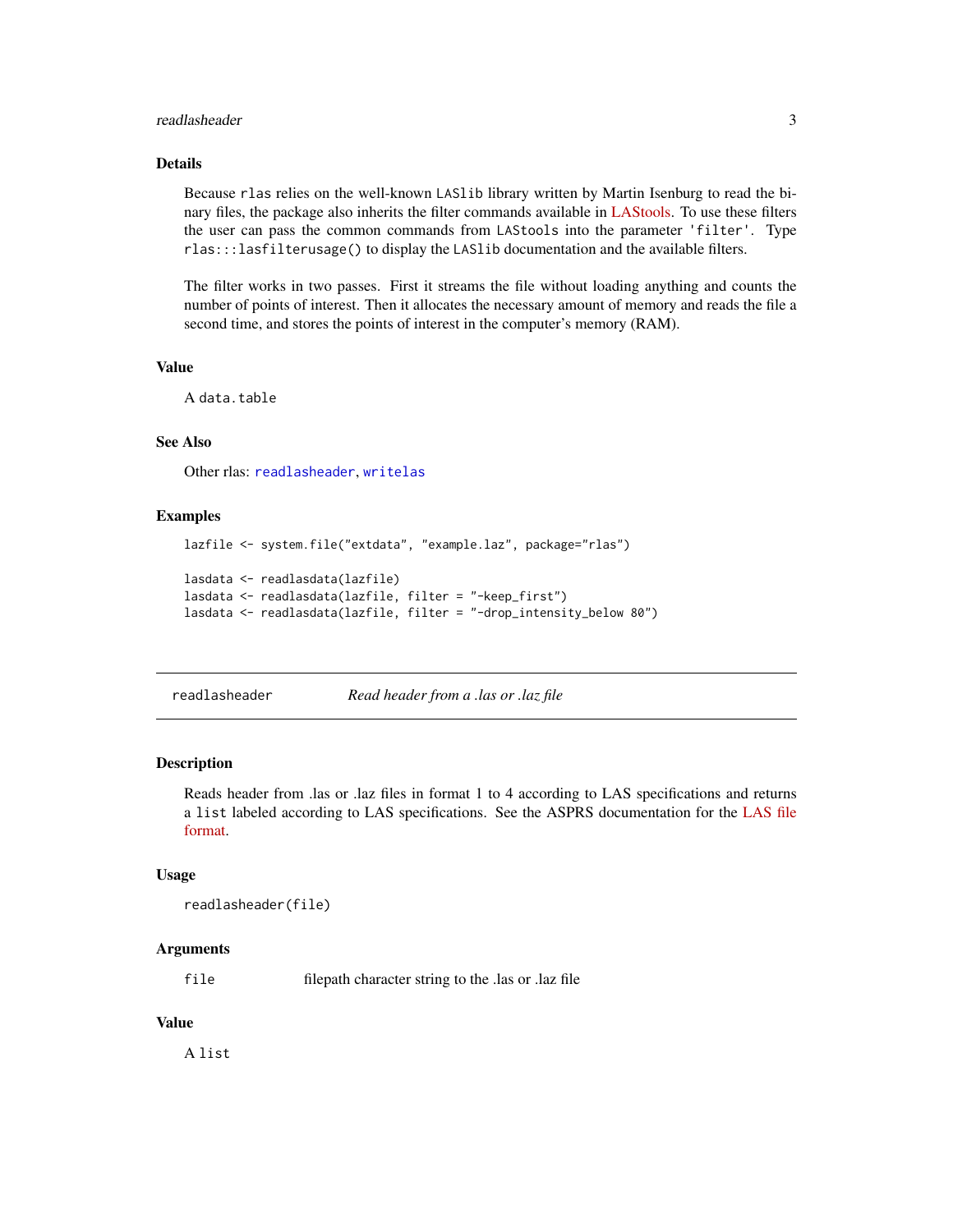#### <span id="page-3-0"></span>See Also

Other rlas: [readlasdata](#page-1-1), [writelas](#page-3-1)

#### Examples

```
lazfile <- system.file("extdata", "example.laz", package="rlas")
lasheader <- readlasheader(lazfile)
```
<span id="page-3-1"></span>writelas *Write a .las or .laz file*

## Description

Write a .las or .laz file. All the fields are optional except X, Y and Z coordinates. If the user does not provide a field such as Intensity, for example, but this field is required according to the version of the file specified in the header, 0 will be written in this field. For more informations, see the ASPRS documentation for the [LAS file format.](http://www.asprs.org/a/society/committees/standards/LAS_1_4_r13.pdf)

# Usage

```
writelas(file, header, X, Y, Z, gpstime, Intensity, ReturnNumber,
 NumberOfReturns, ScanDirectionFlag, EdgeOfFlightline, Classification,
  ScanAngle, UserData, PointSourceID, R, G, B)
```
# Arguments

| file              | character. filename of las or laz file                                                |  |  |  |  |  |  |  |
|-------------------|---------------------------------------------------------------------------------------|--|--|--|--|--|--|--|
| header            | list of character. The data for the file header properly labelled (see readlasheader) |  |  |  |  |  |  |  |
| X                 | numeric array X data                                                                  |  |  |  |  |  |  |  |
| Y                 | numeric array Y data                                                                  |  |  |  |  |  |  |  |
| Z                 | numeric array Z data                                                                  |  |  |  |  |  |  |  |
| gpstime           | numeric array gpstime data                                                            |  |  |  |  |  |  |  |
| Intensity         | integer array intensity data                                                          |  |  |  |  |  |  |  |
| ReturnNumber      | integer array return number data                                                      |  |  |  |  |  |  |  |
| NumberOfReturns   |                                                                                       |  |  |  |  |  |  |  |
|                   | integer array number of returns data                                                  |  |  |  |  |  |  |  |
| ScanDirectionFlag |                                                                                       |  |  |  |  |  |  |  |
|                   | integer array scan direction flag data                                                |  |  |  |  |  |  |  |
| EdgeOfFlightline  |                                                                                       |  |  |  |  |  |  |  |
|                   | integer array edge of flightline data                                                 |  |  |  |  |  |  |  |
|                   | Classification integer array classification data                                      |  |  |  |  |  |  |  |
| ScanAngle         | integer array scan angle data                                                         |  |  |  |  |  |  |  |
| UserData          | integer array user data data                                                          |  |  |  |  |  |  |  |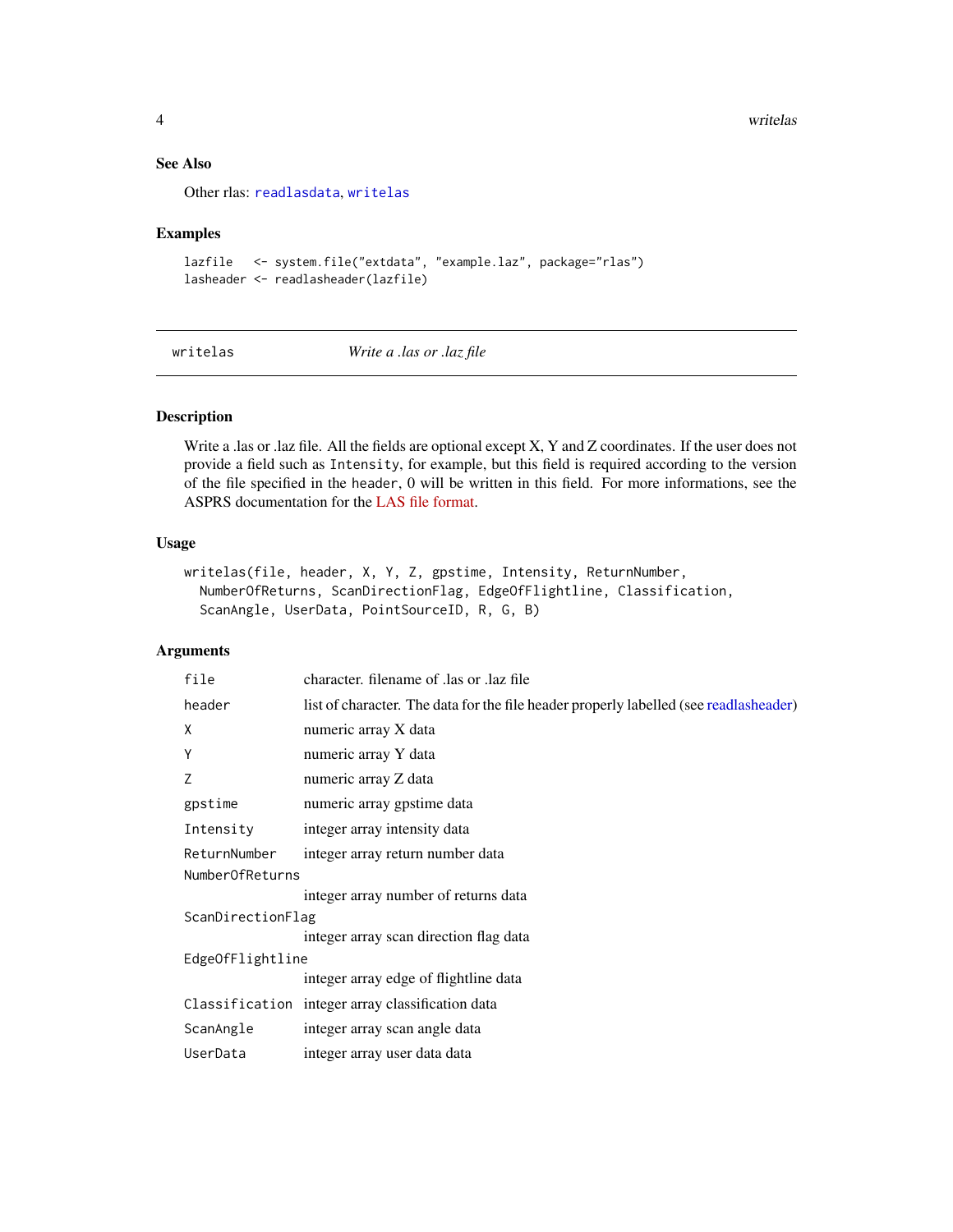#### <span id="page-4-0"></span>writelas 5

| PointSourceID | integer array point source id data |
|---------------|------------------------------------|
| R             | integer array red data             |
| G             | integer array green data           |
| <b>B</b>      | integer array blue data            |

#### Value

void

# See Also

Other rlas: [readlasdata](#page-1-1), [readlasheader](#page-2-1)